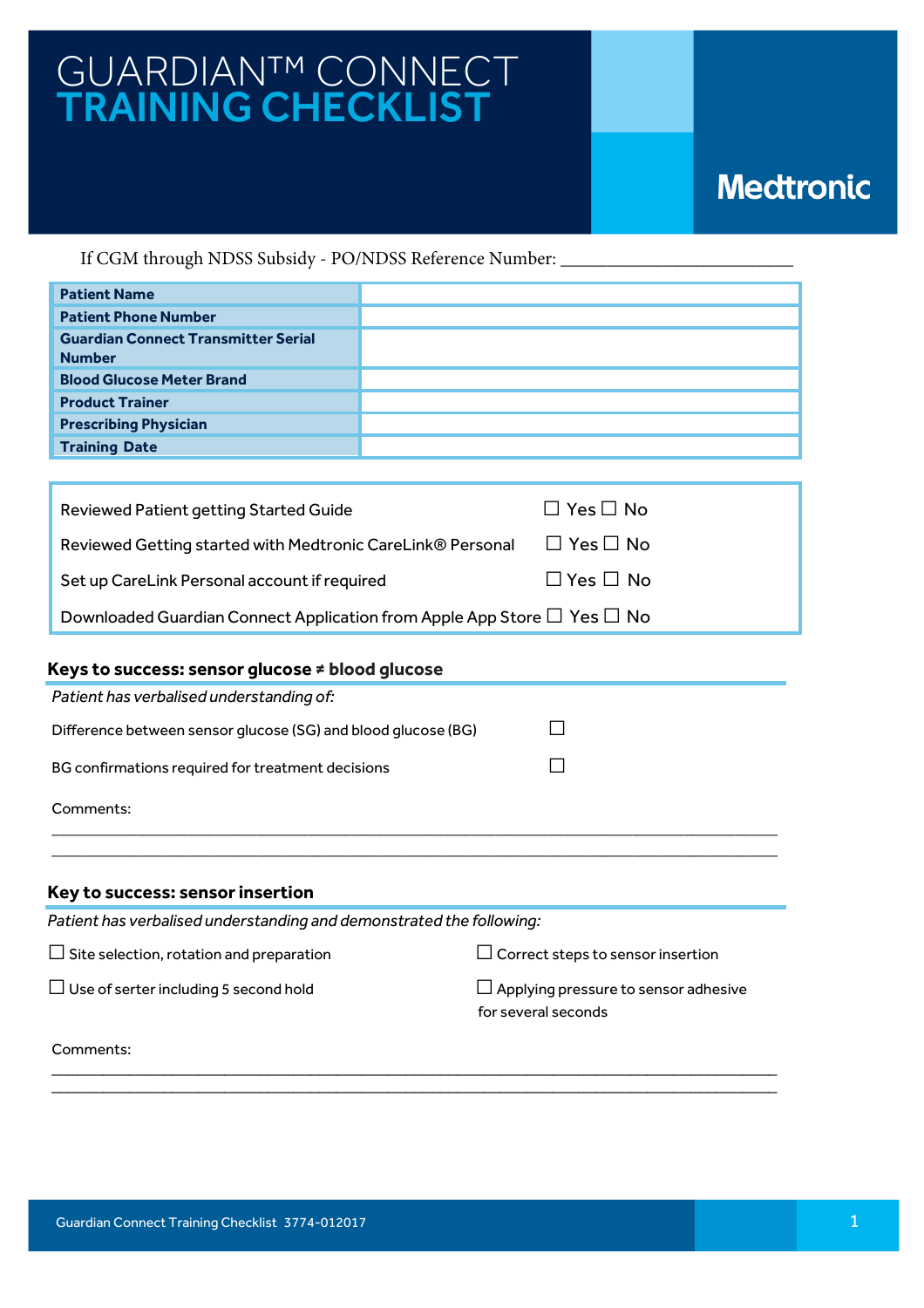| <b>Keys to success: taping</b>                         |                                       |
|--------------------------------------------------------|---------------------------------------|
| Patient has verbalised and demonstrated the following: |                                       |
| Importance of applying overtape                        | Steps for applying overtape correctly |
| Applying pressure to overtape for several seconds      | Connecting transmitter to sensor      |
| Applying adhesive tab carefully onto transmitter       |                                       |
| Comments:                                              |                                       |
| Initialising the sensor:                               |                                       |
| Patient has verbalised understanding of:               |                                       |
| Steps to start new sensor                              | Following steps on app screen         |
| Initialisation period                                  | Reading the sensor graphs             |
| Reading sensor status screen on app                    |                                       |
| Comments:                                              |                                       |
|                                                        |                                       |
| Key to success: personalise alarms and alerts          |                                       |
| $\Box$ Importance of Personalising Alerts              | $\Box$ Low and High Glucose alerts    |
| Predictive Alert: Low and High settings                | Rate Alert: Rise Alert and Fall Alert |
| $\Box$ Calibration reminder                            | $\Box$ Setting Snooze Times           |
| Comments:                                              |                                       |
| Keys to success: trends                                |                                       |
| Patient has verbalised understanding of:               |                                       |
| Focusing on Sensor Glucose trends                      |                                       |
| Comments:                                              |                                       |
|                                                        |                                       |
|                                                        |                                       |